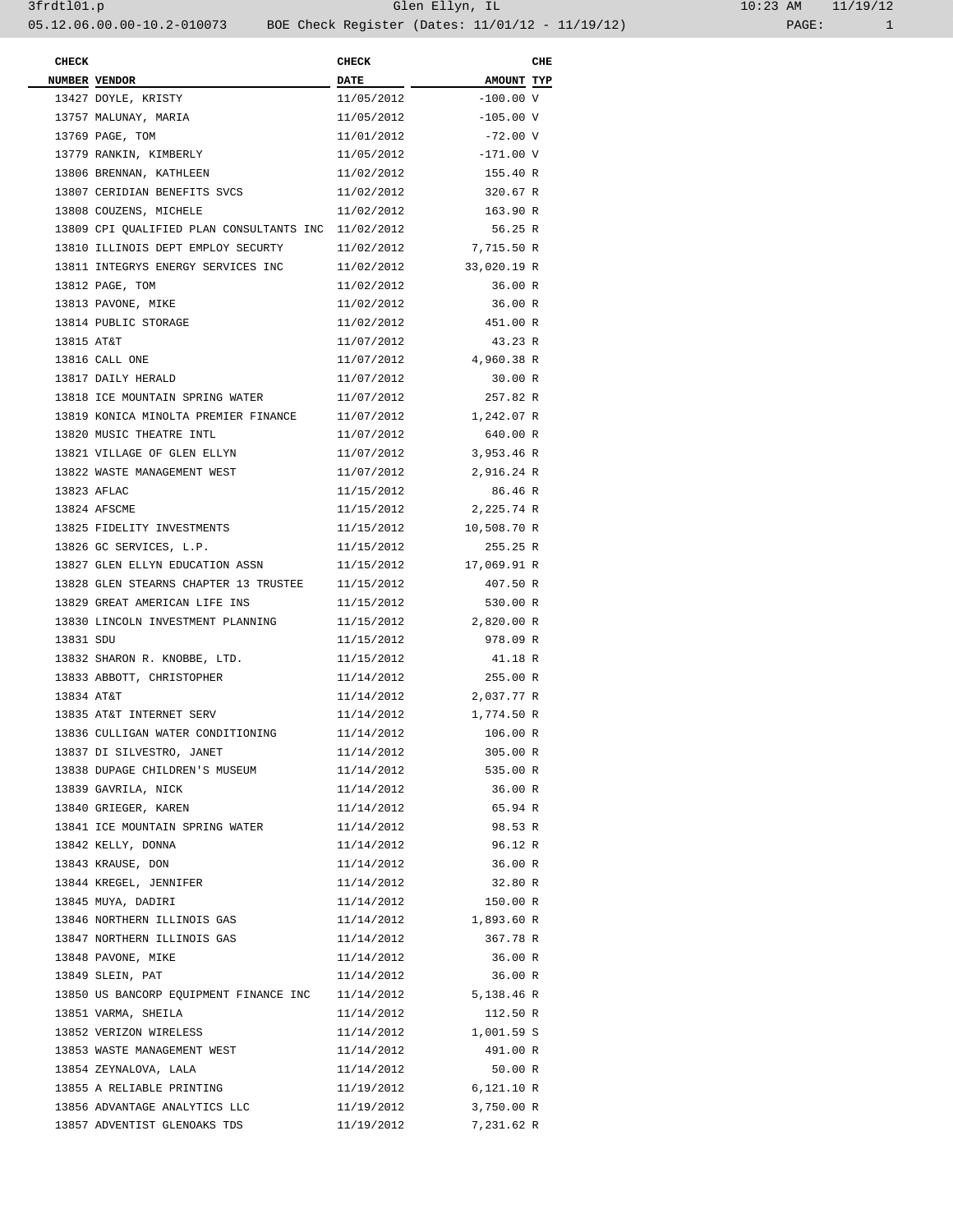| 10:23 AM |       | 11/19/12 |
|----------|-------|----------|
|          | PAGE: |          |

| <b>CHECK</b> |                                                                 | <b>CHECK</b> |                        | CHE |  |
|--------------|-----------------------------------------------------------------|--------------|------------------------|-----|--|
|              | NUMBER VENDOR                                                   |              | <b>AMOUNT TYP</b>      |     |  |
|              | 13858 AIR CYCLE CORP                                            | 11/19/2012   | 423.50 R               |     |  |
|              | 13859 American Reading Company                                  |              | 11/19/2012 57,912.00 R |     |  |
|              | 13860 ANDERSON PEST CONTROL                                     | 11/19/2012   | 282.30 R               |     |  |
|              | 13861 ARMBRUST PLUMBING INC                                     | 11/19/2012   | 505.09 R               |     |  |
|              | 13862 BAKER TILLY VIRCHOW KRAUSE                                |              | 11/19/2012 4,000.00 R  |     |  |
|              | 13863 BEYOND PLAY LLC                                           | 11/19/2012   | 741.29 R               |     |  |
|              | 13864 BOUND TO STAY BOUND BOOKS                                 |              | 11/19/2012 1,551.39 R  |     |  |
|              | 13865 BRIDGES FOR LANGUAGE, TRNG & STAFFI 11/19/2012            |              | 690.00 R               |     |  |
|              | 13866 BRITTON, HEATHER                                          | 11/19/2012   | 607.50 R               |     |  |
|              | 13867 BUCKEYE CLEANING CENTERS                                  | 11/19/2012   | 68.90 R                |     |  |
|              | 13868 C ACITELLI HEATING & PIPING                               |              | 11/19/2012 2,714.26 R  |     |  |
|              | 13869 CADENCE OCCUPATIONAL HEALTH                               | 11/19/2012   | 81.41 R                |     |  |
|              | 13870 CARE OF TREES                                             |              | 11/19/2012 5,010.00 R  |     |  |
|              | 13871 CARLSON GLASS INC                                         | 11/19/2012   | 387.25 R               |     |  |
|              | 13872 CHICAGO TRIBUNE                                           | 11/19/2012   | 60.00 R                |     |  |
|              | 13873 CHICAGO EDUCATION PROJECT                                 |              | 11/19/2012 5,396.64 R  |     |  |
|              | 13874 CHICAGO OFFICE TECHNOLOGY GROUP                           | 11/19/2012   | 708.00 R               |     |  |
|              | 13875 COMMITTEE FOR CHILDREN                                    |              | 11/19/2012 3,298.00 R  |     |  |
|              | 13876 COMMONWEALTH EDISON                                       | 11/19/2012   | 107.27 R               |     |  |
|              | 13877 CONSERV FS                                                | 11/19/2012   | 5,479.20 R             |     |  |
|              | 13878 CONVERGINT TECHNOLOGIES                                   | 11/19/2012   | 1,510.00 R             |     |  |
|              | 13879 COOP ASSN FOR SPEC EDUC                                   |              | 11/19/2012 13,079.60 R |     |  |
|              | 13880 CORRECT ELECTRIC                                          | 11/19/2012   | 4,157.65 R             |     |  |
|              | 13881 COUNTRYSIDE WELDING INC                                   | 11/19/2012   | 35.00 R                |     |  |
|              | 13882 CROWN CENTER, ROBERT                                      | 11/19/2012   | 500.00 R               |     |  |
|              | 13883 CROWTHER ROOF& SHEET METAL                                |              | 11/19/2012 7,685.00 R  |     |  |
|              | 13884 DE FRANG, BRIANNE                                         | 11/19/2012   | 0.00C                  |     |  |
|              | 13885 DE FRANG, BRIANNE                                         | 11/19/2012   | 143.85 R               |     |  |
|              | 13886 DEMCO                                                     | 11/19/2012   | 233.64 R               |     |  |
|              | 13887 DICK BLICK                                                | 11/19/2012   | 262.41 R               |     |  |
|              | 13888 DIST #15, MARQUARDT SCL                                   | 11/19/2012   | 303.30 R               |     |  |
|              | 13889 DIVERSIFIED OFFICE CLEANING SERV IN 11/19/2012 4,015.00 R |              |                        |     |  |
|              | 13890 DOYLE, KRISTY                                             | 11/19/2012   | 100.00 R               |     |  |
| 13891 EAI    |                                                                 | 11/19/2012   | 190.70 R               |     |  |
|              | 13892 ECKWALL, JAMES W                                          | 11/19/2012   | 298.00 R               |     |  |
|              | 13893 ECOLAB EQUIPMENT CO                                       | 11/19/2012   | 540.18 R               |     |  |
|              | 13894 ELIM CHRISTIAN SERVICES                                   |              | 11/19/2012 5,661.60 R  |     |  |
|              | 13895 FIGLIULO & SILVERMAN                                      |              | 11/19/2012 1,937.50 R  |     |  |
|              | 13896 FOLLETT LIBRARY RESOURCES 11/19/2012 1,706.40 R           |              |                        |     |  |
|              | 13897 FOX VALLEY FIRE & SAFETY                                  | 11/19/2012   | 70.00 R                |     |  |
|              | 13898 FRANCZEK RADELET & ROSE                                   |              | 11/19/2012 11,161.17 R |     |  |
|              | 13899 GENERAL BINDING CORP                                      | 11/19/2012   | 256.56 R               |     |  |
|              | 13900 GLEN ELLYN PARK DISTRICT 11/19/2012 1,863.00 R            |              |                        |     |  |
|              | 13901 HARLAND TECHNOLOGY SERV                                   | 11/19/2012   | 510.00 R               |     |  |
|              | 13902 HEARTLAND BUSINESS SYSTEMS 11/19/2012 1,705.00 R          |              |                        |     |  |
|              | 13903 HEINEMANN                                                 | 11/19/2012   | 212.20 R               |     |  |
|              | 13904 HOLIAN INSULATION CO                                      | 11/19/2012   | 751.90 R               |     |  |
|              | 13905 HORN BOOK MAGAZINE                                        | 11/19/2012   | 35.00 R                |     |  |
|              | 13906 HOUGHTON MIFFLING RECEIVABLES CO LL 11/19/2012 9,126.89 R |              |                        |     |  |
|              | 13907 ILLINOIS ASSN OF SCH BOARDS                               | 11/19/2012   | 36.00 R                |     |  |
|              | 13908 ILLINOIS CENTRAL SCHOOL BUS                               |              | 11/19/2012 91,320.72 R |     |  |
|              | 13909 JOSTENS                                                   |              | 11/19/2012 6,400.00 R  |     |  |
|              | 13910 KAGAN & GAINES INC                                        |              | 11/19/2012 1,188.00 R  |     |  |
|              | 13911 KLESPITZ, SCOTT                                           | 11/19/2012   | 195.80 R               |     |  |
|              | 13912 KONICA MINOLTA BUSINESS SOLUTIONS 11/19/2012              |              | 792.75 R               |     |  |
|              | 13913 LITTLE FRIENDS INC                                        | 11/19/2012   | 5,156.64 R             |     |  |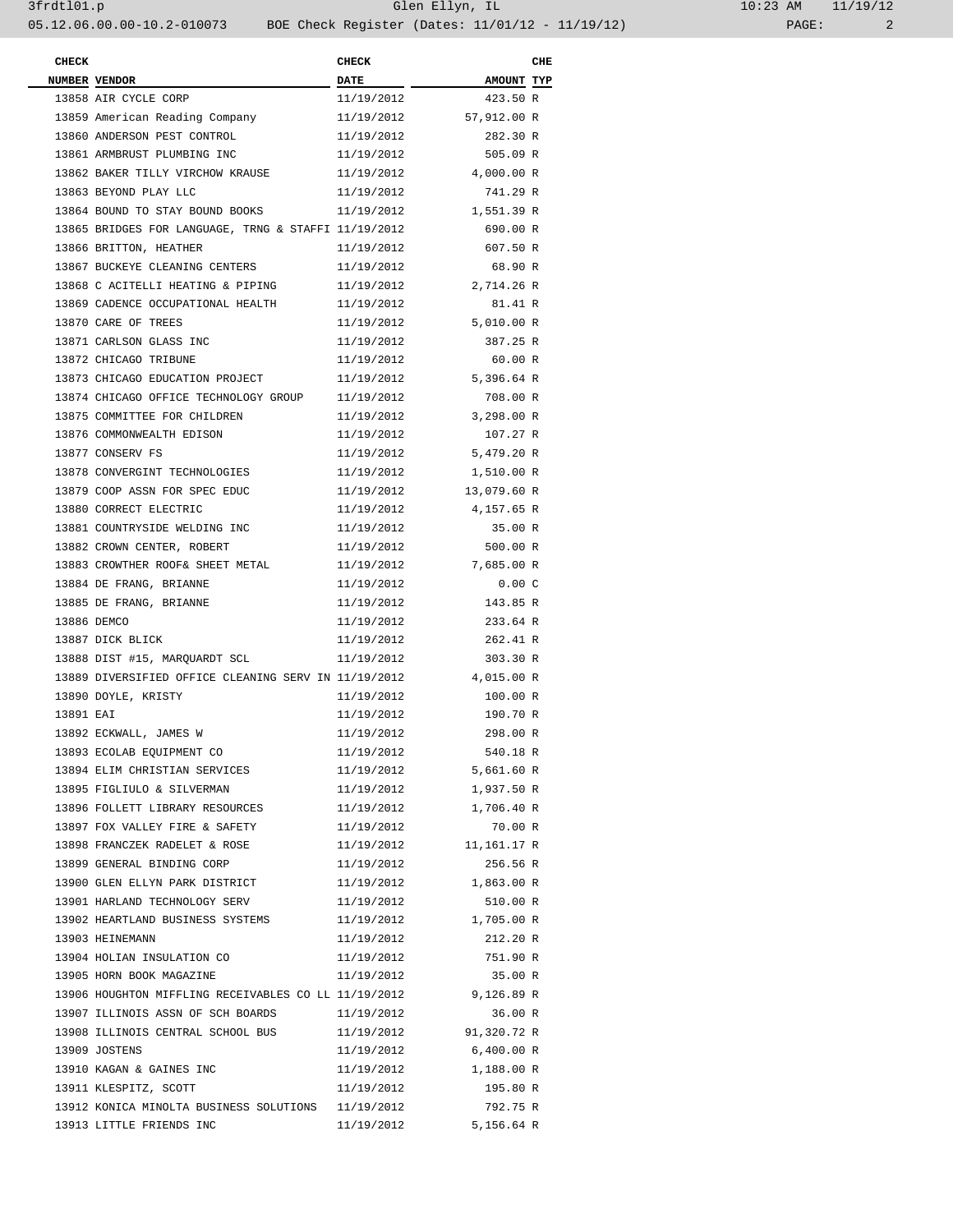| <b>CHECK</b>      |                                      | <b>CHECK</b> |              | CHE |
|-------------------|--------------------------------------|--------------|--------------|-----|
|                   | NUMBER VENDOR                        | <b>DATE</b>  | AMOUNT TYP   |     |
|                   | 13914 LUSCOMBE MUSIC                 | 11/19/2012   | 134.99 R     |     |
|                   | 13915 MACGILL & CO, WM V             | 11/19/2012   | 214.80 R     |     |
|                   | 13916 MACNEAL SCHOOL                 | 11/19/2012   | 4,425.96 R   |     |
|                   | 13917 MAIL N STUFF                   | 11/19/2012   | 414.50 R     |     |
|                   | 13918 MARQUARDT SCHOOL DISTRICT 15   | 11/19/2012   | 92,700.49 R  |     |
|                   | 13919 METRO PROFESSIONAL PRODUCTS    | 11/19/2012   | 7,000.29 R   |     |
|                   | 13920 MV HEATING & COOLING INC       | 11/19/2012   | 1,600.00 R   |     |
|                   | 13921 OFFICE DEPOT                   | 11/19/2012   |              |     |
|                   |                                      |              | 1,618.33 R   |     |
|                   | 13922 OLIVE GROVE LANDSCAPING INC    | 11/19/2012   | 15,490.00 R  |     |
|                   | 13923 OLIVER AND ANDY'S BOOK COMPANY | 11/19/2012   | 714.05 R     |     |
|                   | 13924 PATTEN INDUSTRIES #774539      | 11/19/2012   | 1,164.48 R   |     |
|                   | 13925 PINDAR, BRIAN                  | 11/19/2012   | 48.13 R      |     |
|                   | 13926 PROUD-EDWARDS, MARGARET        | 11/19/2012   | 38.32 R      |     |
|                   | 13927 QUINLAN & FABISH MUSIC         | 11/19/2012   | 525.60 R     |     |
|                   | 13928 RAISE-RITE CONCRETE LIFTING    | 11/19/2012   | 570.00 R     |     |
|                   | 13929 RANDALL INDUSTRIES             | 11/19/2012   | 631.00 R     |     |
|                   | 13930 RBS ACTIVEWEAR                 | 11/19/2012   | 186.45 R     |     |
|                   | 13931 ROSCOE CO                      | 11/19/2012   | 570.01 R     |     |
|                   | 13932 ROTARY CLUB OF GLEN ELLYN      | 11/19/2012   | 147.00 R     |     |
|                   | 13933 SASED                          | 11/19/2012   | 102,471.56 R |     |
|                   | 13934 SCHOLASTIC INC                 | 11/19/2012   | 602.77 R     |     |
|                   | 13935 SCHOOL SPECIALTY               | 11/19/2012   | 0.00C        |     |
|                   | 13936 SCHOOL SPECIALTY               | 11/19/2012   | 8,390.84 R   |     |
|                   | 13937 SCHUETT, JEAN                  | 11/19/2012   | 195.00 R     |     |
|                   | 13938 SEAL OF ILLINOIS               | 11/19/2012   | 4,459.62 R   |     |
|                   | 13939 SEPTRAN INC                    | 11/19/2012   | 54,252.02 R  |     |
|                   | 13940 SIMPLEX TIME RECORDER CO       | 11/19/2012   | 3,242.75 R   |     |
|                   | 13941 SKYWARD INC                    | 11/19/2012   | 119.00 R     |     |
|                   | 13942 SOARING EAGLE ACADEMY          | 11/19/2012   | 16,348.20 R  |     |
|                   | 13943 SOUND INC                      | 11/19/2012   | 929.00 R     |     |
|                   | 13944 SRA/MCGRAW HILL                | 11/19/2012   | 489.97 R     |     |
|                   | 13945 SWEETWATER                     | 11/19/2012   | 456.42 R     |     |
|                   | 13946 THOMAS INTERIOR SYSTEMS        | 11/19/2012   | 307.60 R     |     |
|                   | 13947 TIGERDIRECT.COM                | 11/19/2012   | 3,881.57 R   |     |
|                   | 13948 TRANSLATION SMART              | 11/19/2012   | 85.00 R      |     |
|                   | 13949 TRI-ANGLE SCREEN PRINT         | 11/19/2012   | 438.00 R     |     |
|                   | 13950 TRIPLE A OVERHEAD DOOR INC     | 11/19/2012   | 271.85 R     |     |
|                   | 13951 UNISOURCE GREAT LAKES          | 11/19/2012   | 4,039.90 R   |     |
|                   | 13952 UNITED RADIO COMMUNICATIONS    | 11/19/2012   | 1,524.00 R   |     |
|                   |                                      |              |              |     |
|                   | 13953 WAGNER, AMY                    | 11/19/2012   | 355.00 R     |     |
|                   | 13954 WEST MUSIC CO                  | 11/19/2012   | 449.97 R     |     |
|                   | 13955 WHEATLEY, ROBERTA              | 11/19/2012   | 12.50 R      |     |
|                   | 13956 WOODBINE HOUSE                 | 11/19/2012   | 92.28 R      |     |
|                   | 13957 WORLD BOOK EDUC PRODUCTS       | 11/19/2012   | 1,702.08 R   |     |
|                   | 13958 XEROX CORP                     | 11/19/2012   | 0.00C        |     |
|                   | 13959 XEROX CORP                     | 11/19/2012   | 2,274.30 R   |     |
|                   | 201200197 EDUCATIONAL BENEFIT COOP   | 11/02/2012   | 392,820.10 W |     |
|                   | 201200198 EFLEX GROUP                | 11/02/2012   | 471.96 W     |     |
| 201200199 T H I S |                                      | 11/02/2012   | 1,038.19 W   |     |
|                   | 201200200 AXA EQUITABLE LIFE INS CO  | 11/15/2012   | 18,418.29 W  |     |
|                   | 201200201 CERIDIAN BENEFITS SVCS     | 11/15/2012   | 5,466.29 W   |     |
|                   | 201200203 ILLINOIS DEPT OF REVENUE   | 11/15/2012   | 50,250.24 W  |     |
|                   | 201200204 INTERNAL REV SERVICE       | 11/15/2012   | 190,688.18 W |     |
| 201200205 TH IS   |                                      | 11/15/2012   | 16,043.30 W  |     |
|                   | 201200206 TEACHERS RETIREMENT SYSTEM | 11/15/2012   | 101,376.69 W |     |
|                   | 201200207 V A L I C                  | 11/15/2012   | 4,711.33 W   |     |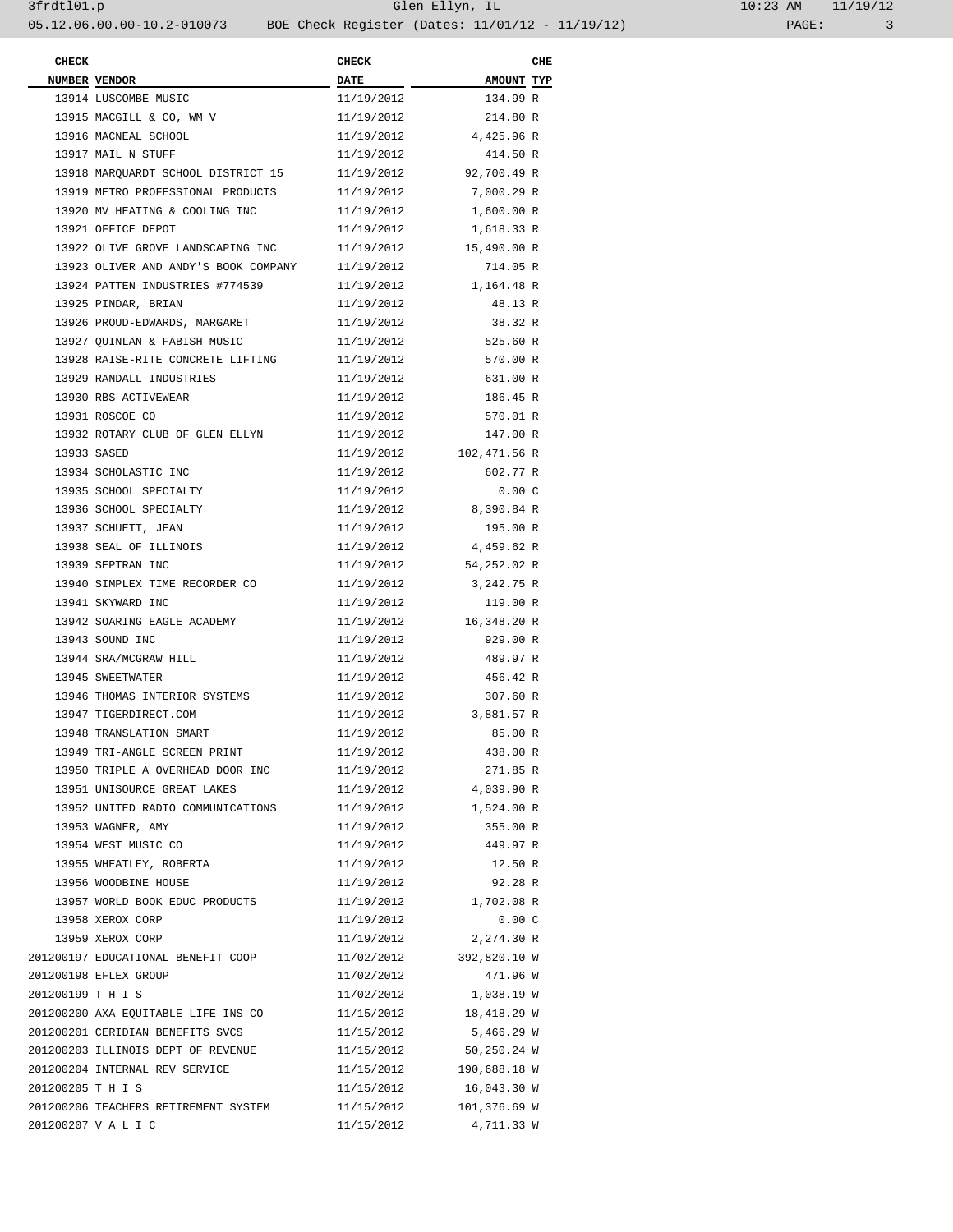| CHECK              |  | <b>CHECK</b> |            | CHE |
|--------------------|--|--------------|------------|-----|
| NUMBER VENDOR      |  | DATE         | AMOUNT TYP |     |
| 201200208 REV TRAK |  | 11/09/2012   | 1,947.20 W |     |

Totals for checks 1,504,214.08